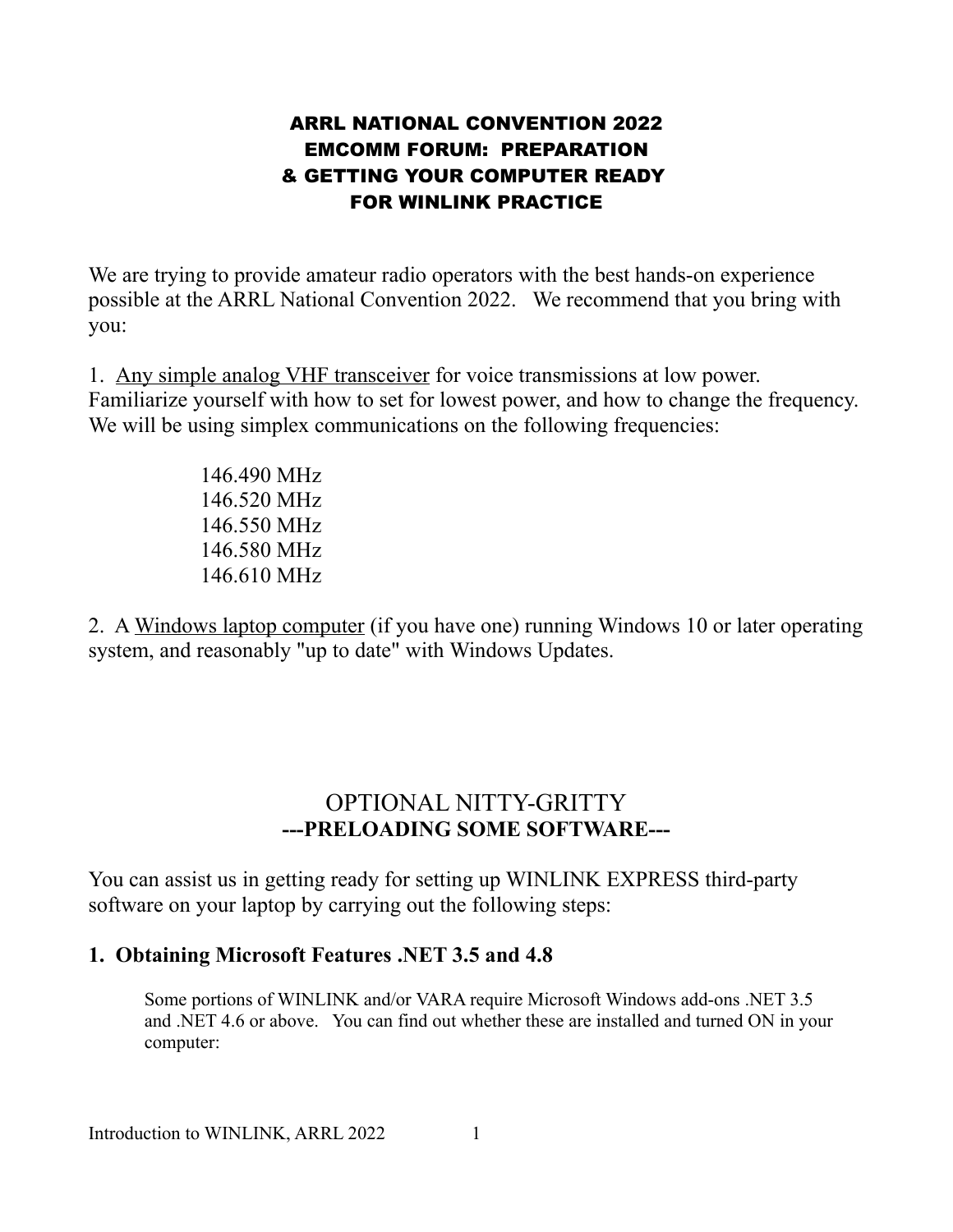Windows Task Bar "START" Icon | SETTINGS | Search for "Turn Windows features on or off"

| <b>Windows Features</b>                                                                                                                                   |                                                 |    |        | $\times$ |
|-----------------------------------------------------------------------------------------------------------------------------------------------------------|-------------------------------------------------|----|--------|----------|
|                                                                                                                                                           | Turn Windows features on or off                 |    |        |          |
| To turn a feature on, select its check box. To turn a feature off, clear its check box. A<br>filled box means that only part of the feature is turned on. |                                                 |    |        |          |
| IП<br>$\overline{+}$                                                                                                                                      | .NET Framework 3.5 (includes .NET 2.0 and 3.0)  |    |        | ́        |
| Ħ<br>$\overline{+}$                                                                                                                                       | .NET Framework 4.8 Advanced Services            |    |        |          |
|                                                                                                                                                           | Internet Explorer 11                            |    |        |          |
| $\overline{+}$                                                                                                                                            | Internet Information Services                   |    |        |          |
|                                                                                                                                                           | Internet Information Services Hostable Web Core |    |        |          |
| Œ                                                                                                                                                         | Legacy Components                               |    |        |          |
| Œ                                                                                                                                                         | Media Features                                  |    |        |          |
| $\overline{+}$                                                                                                                                            | Microsoft Message Queue (MSMQ) Server           |    |        |          |
| ✓                                                                                                                                                         | Microsoft Print to PDF                          |    |        |          |
|                                                                                                                                                           | Microsoft XPS Document Writer                   |    |        |          |
| Iш<br>$\left  + \right $                                                                                                                                  | <b>Print and Document Services</b>              |    |        |          |
|                                                                                                                                                           | Remote Differential Compression API Support     |    |        |          |
|                                                                                                                                                           |                                                 | ОК | Cancel |          |

You can see that I have some or all of both .NET Framework 3.5 and .NET Framework 4.8 installed and turned on. (black check box)

I recommend that you download and install these if you do not already have them installed and turned on:

Download Site for .NET: <https://dotnet.microsoft.com/en-us/download/dotnet-framework>

- Download and install .NET Framework 3.5 SP1
- Download and install .NET Framework 4.8

## **2. Download WINLINK user-software ("Winlink Express")**

WINLINK software is often improperly considered "insecure" by various virus checkers. I have never had any problems with it; the various virus checkers just don't like small niche software like amateur radio systems. I suggest that you not let this alarm you.

Clicking this link will automatically download a recent version of Winlink Express to your DOWNLOAD directory.

[https://downloads.winlink.org/User Programs/Winlink\\_Express\\_install\\_1-5-44-0.zip](https://downloads.winlink.org/User%20Programs/Winlink_Express_install_1-5-44-0.zip)